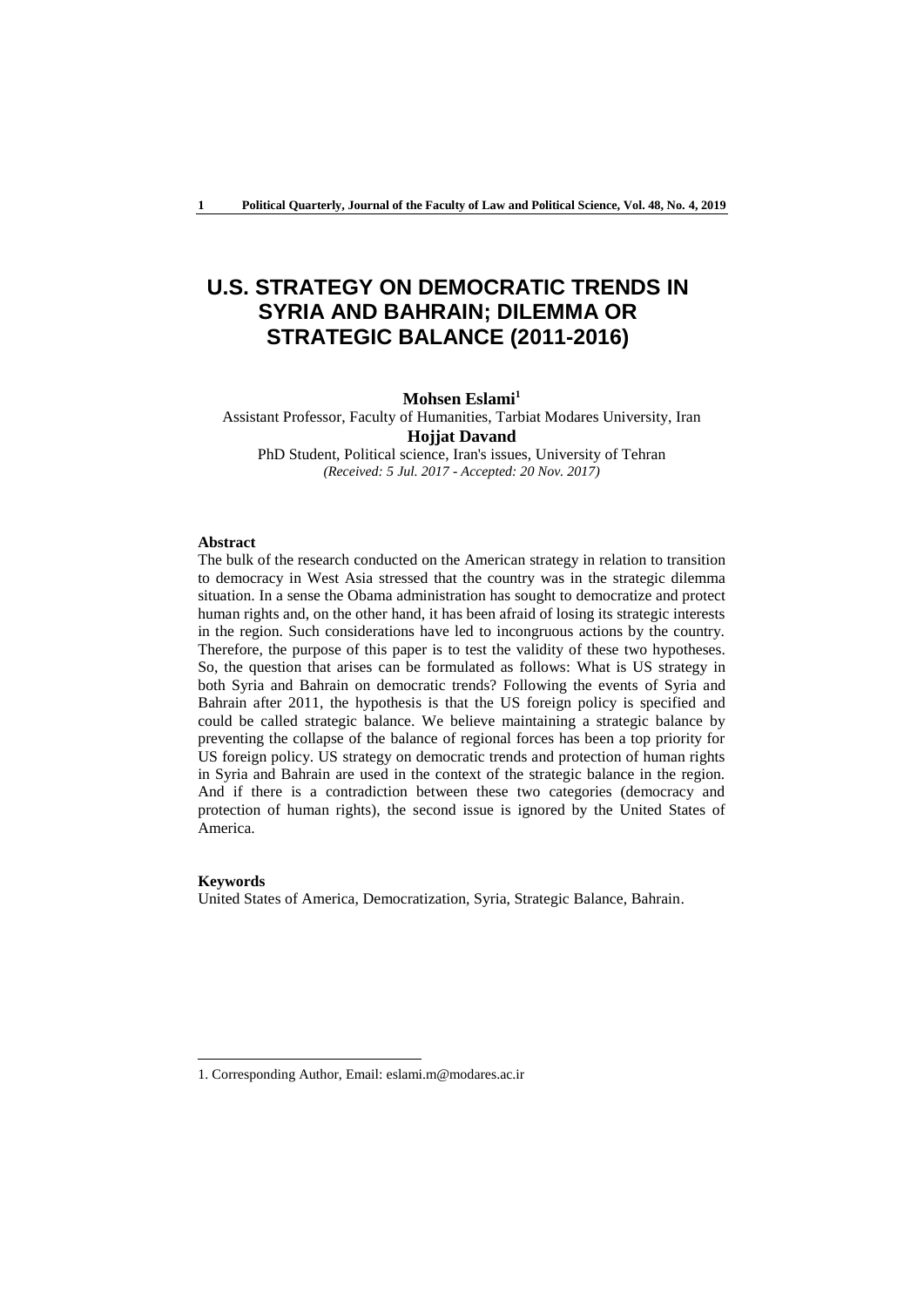# **THE CONTROVERSIAL IDENTITY OF DEVELOPMENT DISCOURSES IN CONTEMPORARY IRANIAN HISTORY**

## **Jahanbakhsh Izadi<sup>1</sup>**

Assistant Professor, Political Sciences, Free Tehran Central Branch, Tehran, Iran **Mostafa Motahari** Ph.D Student, Political Sciences, Azad University, Tehran Central Branch, Tehran,

Iran

*(Received: 8 Nov. 2017 - Accepted: 3 Dec. 2017)*

#### **Abstract**

The identity flow of development in Iran has been accompanied by periodic reading of the framework and perceptions that the governments and its sovereignty have been as reform and development in the Qajar era in order to escape from the backwardness and approximate the parts of the structure Quasi-government of Qajar was in development. In the second Pahlavi period, with governmental reforms, to fill the vacuum of legitimacy, and during the Islamic Republic of Iran, was accompanied by a paradigmatic vacuum and a discourse on the scientific development of development. This article, with the concepts of development, identity and government in Iran, and historical contradictions in state-centered approaches to development, and with the application and use of the analyticalhistorical method, seeks to examine the reasons for the failure of development approaches in Iran with respect to identity characteristics Governments are in the three historical periods of the Qajar, Pahlavi, and the Islamic Republic.

## **Keywords**

-

Development and Modernization, Political Development, Development History in the Contemporary Period, Identity Conflict of Development, Authority and Conflict of Identity.

<sup>1.</sup> Corresponding Author, Email: jah.Izasdi@iauctb.ac.ir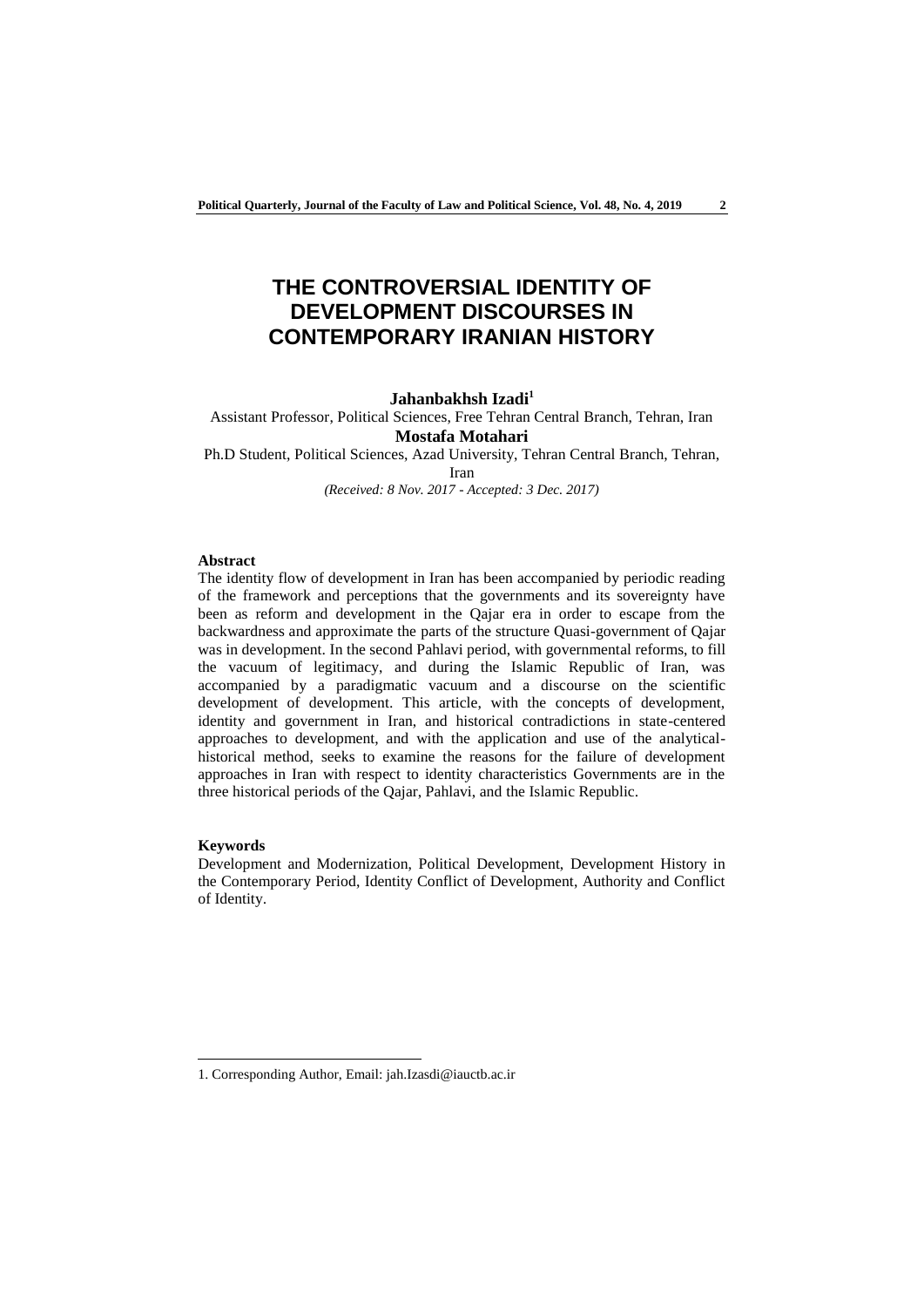## **ISIL TAKFIRI THOUGHT LINKED WITH THE RULE OF THE UMAYYADS**

**Yaghub Tavakoli<sup>1</sup>** Assistant Professor, Qom Islamic Education University **Noorallah Karimian Karimi** Instructor, Islamic Studies Department, Arak University *(Received: 13 Jul.2016 - Accepted: 28 Aug. 2016)*

#### **Abstract**

The emergence of Wahhabism, followed by the emergence of new intellectual and political phenomena like the Taliban, al-Qaeda fi Bilad al-Rafidain and ISIS have led to different arguments in religious discourse in the Muslim world marked. In other Islamic sects such violence in Islamic history has been less experienced. That in order to overcome the Muslim communities, the "takfir" of other Muslims and promote a new image of religious violence toward other Islamic sects that such violence has been lower in the history of Islam. It seems that Wahhabism, Al-Qaeda and the Islamic State in early Islamic history was continuing a stream of thought Kharijites whether the notion of deterministic philosophy and tradition in their looks and appearances were searching for. But we believe that this speculation does not seem correct And we Aztasyrgzary Kharijites down more fundamental ideological and intellectual terminals for causing such developments do not know history Forth believe that this matter should be deeper and more thorough review and scrutinize and intellectual foundations of it be sought elsewhere.

#### **Keywords**

-

Umayyads, ISIS, Takfiri.

<sup>1.</sup> Corresponding Author, Email: yaghubtavakoli@yahoo.com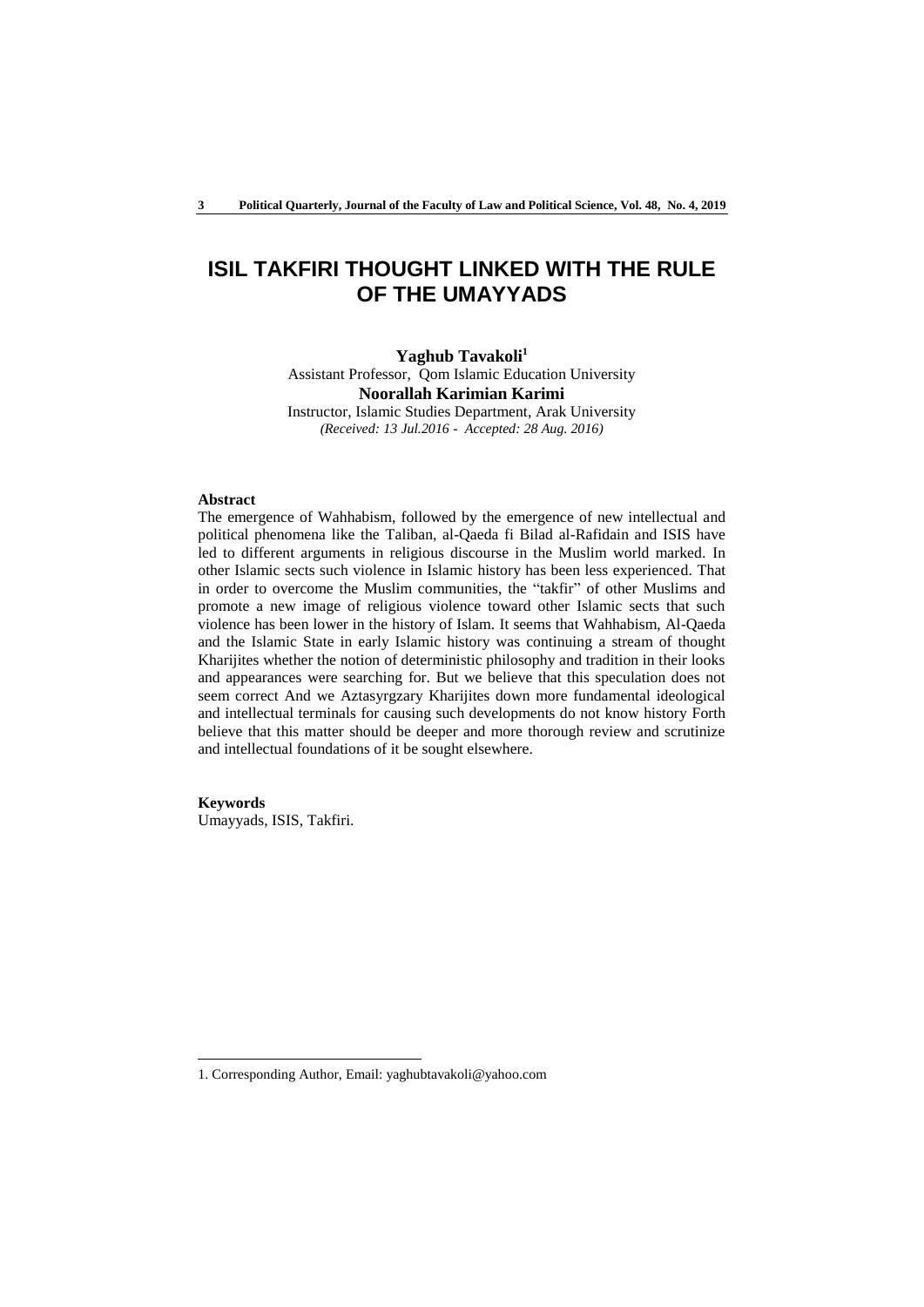## **REGIONALISM IN NORTH AMERICA: DIFFERENCES AND INCOMPATIBILITIES**

**Mohammad Jamshidi<sup>1</sup>** Assistant Professor, Regional Studies, Tehran University **Esfandiar Mohammadi** Ph.D. Candidate of Regional Studies, Tehran University

*(Received: 17 Sep. 2017 - Accepted: 17 Feb. 2018)*

## **Abstract**

Regionalism is a process that began from Western Europe and with the passage of time, it witnessed some developments. Therefore, the starting point of regionalism studies, reviews and theorization have been mainly in the Western European region. This fact has led to a situation where actions and efforts of theoretical and practical regionalism in Europe is a criterion and standard for recognition and evaluation of regionalism in other regions of the world. Accordingly, since the establishment of integration agreements between the North American countries, namely, Canada-US Free Trade Agreement (CUSFTA) in 1989, North American Free Trade Agreement (NAFTA) in 1994 among US, Mexico and Canada and then security and prosperity partnership of North America (SPP) in 2005 among US, Canada and Mexico from North American region, being termed "a region where the states have regional integration links". However, the above mentioned regionalism agreements differ from the regionalism present in other parts of the world both in practice and regarding the concepts being used. It seems that the above-mentioned agreements in North America have created regionalization much different from regionalism. So the question of the present paper can be formulated as follows: Why do North American states welcome regionalization but show resistance to regionalism?

#### **Keywords**

-

Regionalism, NAFTA, CUSFTA, North America, Integration.

<sup>1.</sup> Corresponding Author, Email: mjamshidi@ut.ac.ir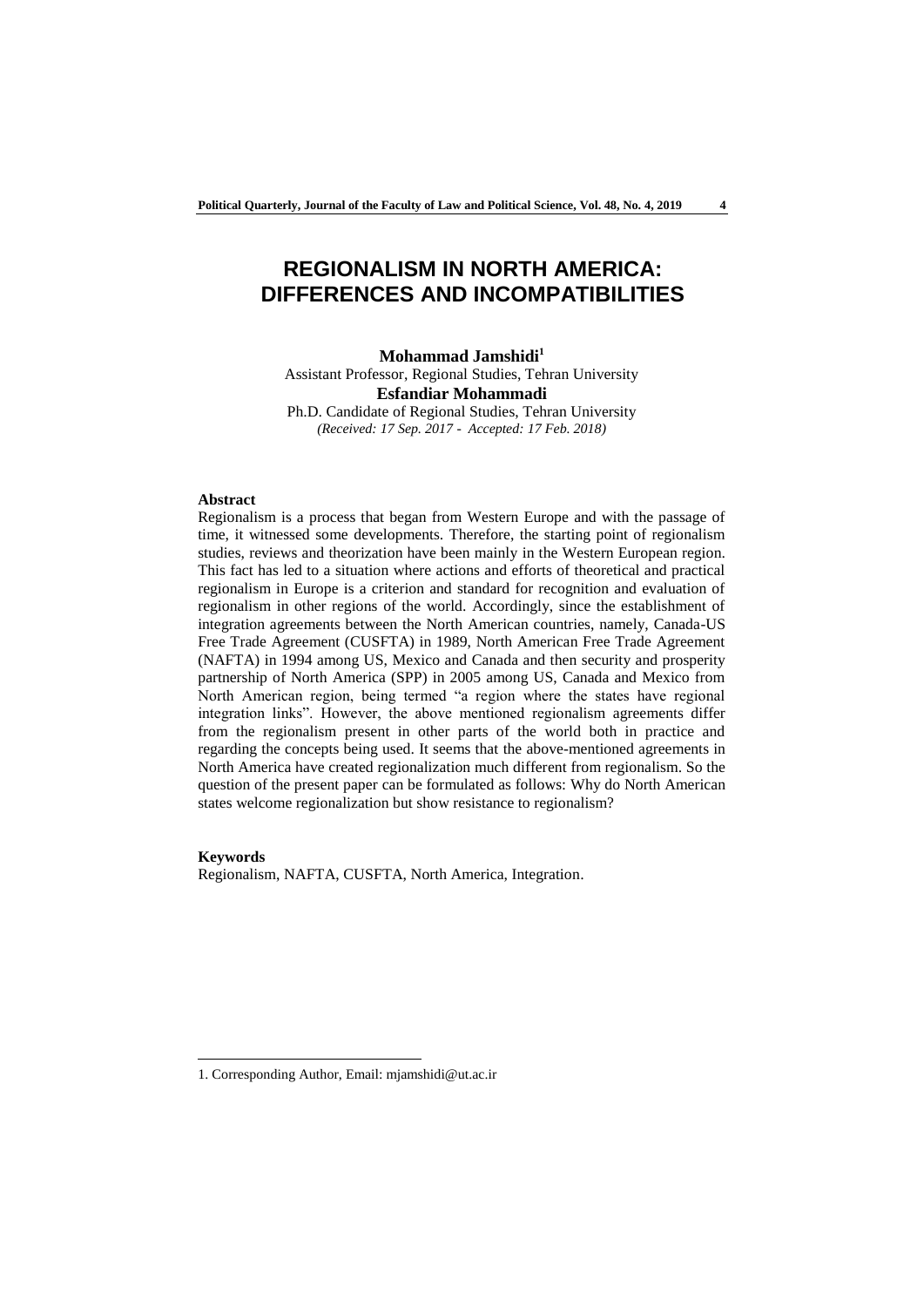## **THE ANALYSIS OF ISIS IDEOLOGY BASED ON THE METHODOLOGY OF THOMAS SPRINGS**

**Abbas Haidary<sup>1</sup>** Assistant Professor, Shahid Bahonar University of Kerman **Nasrollah Nakhaei Zarandi**  M.A Student, Shahid Bahonar University of Kerman *(Received: 10 Jan. 2017 - Accepted: 5 Mar. 2017)*

#### **Abstract**

The aim of this study is to investigate and discover Islamic State Ideology. This present paper tries to answer this question based on Thomas Springs methodology on how Islamic state ideology is formed in the Middle East The findings of this paper indicate that the formation of the Islamic State ideology is rooted in the contemporary crisis of the Middle East societies and the Muslim world . The Islamic State sees this existing crisis in Islamic societies in the modern Jahiliyyah communities. By comparing contemporary Islamic countries with the age of Jahiliyyah in the Prophet's period, they believe that some issues such as infidelity, polytheism, idolatry, heresy and deviation from religion and Jahiliyyah lead to the formation of the modern and contemporary Jahiliyyah. In the opinion of Islamic State, the reasons of this crisis is rooted in some factors such as modernity that separates religion from politics, sectarianism with heretics that leads to a deviation from religion and the moral decadence of Muslims. In the point of view of Islamic State, the ultimate goal of committed Muslims should be establishing the rule of God on earth, so that all sins, sufferings and the pressure the disposed, and accordingly rebuilt community designed itself in the form of an Islamic caliphate in the past and Guided and the only way to get to the Hijra and jihad sees this ideal society.

#### **Keywords**

-

ISIS, crisis, Jahiliyyah, hijra, jihad, caliphate.

<sup>1.</sup> Corresponding Author, Email: abas.haidary@gmail.com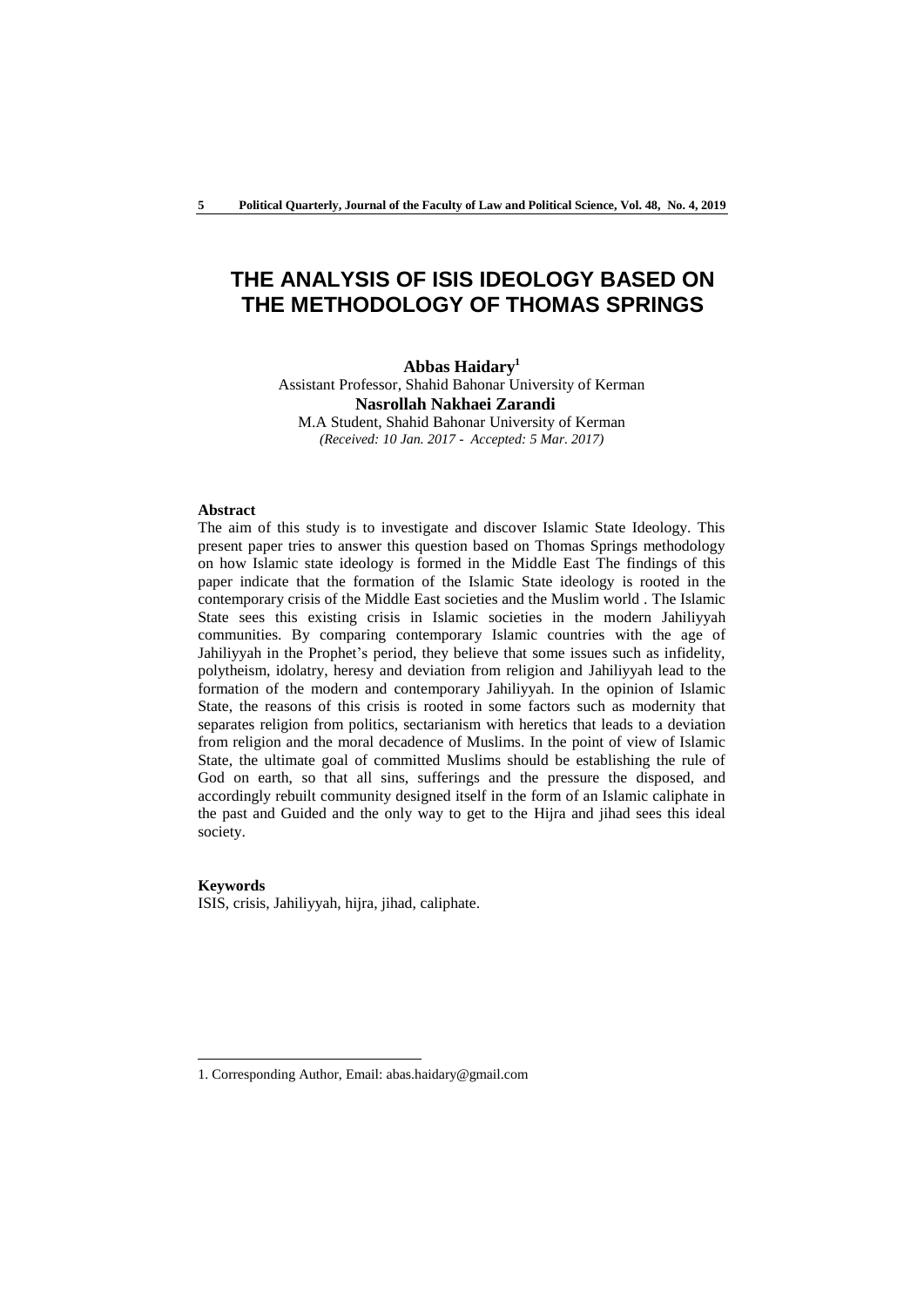# **NEW SALAFISM AND ANALYSIS PROCESSES FOR IRAN'S REGIONAL SECURITY THREAT PATTERNS**

### **Hossein Khani<sup>1</sup>**

Assistant Professor, Political Science Department, Payame Noor University, Iran *(Received: 7 Jan. 2017 - Accepted: 29 Apr. 2018)*

#### **Abstract**

The growth of New-Salafism and the emergence of the ISIS phenomenon in the Middle East show a new kind of threat that spread not only in a particular country, but also unprecedentedly in the Middle East. The purpose of the present paper is to study the threat of regional security in Iran as a result of the emergence of new security threats in the light of the emergence and expansion of New-Salafism. The main question is: "What are the drivers that affect the survival of New-Salafism and the formation of regional security threats?" In response, the main hypothesis of this paper is based on the fact that the above-mentioned process, at three levels and under the influence of crisis drivers, includes "action of international actors," Divergence in the coherence of the social structure of the Muslim world "and" ideological competition and the disparity of interests of rival regional actors." Research findings include globalization, increased security of Israel, the duality of order/irregularity during the transition period, the proletarian wars, nostalgia, and the emergence of Takfiri Salafist groups, Anti-Shiite and jurisprudence, ethnic cleansing, identity crisis, and overcrowded governments.

#### **Keywords**

-

Driver forces, failed states, Iran, Middle East, Regional security.

<sup>1.</sup> Email: Khani630@gmail.com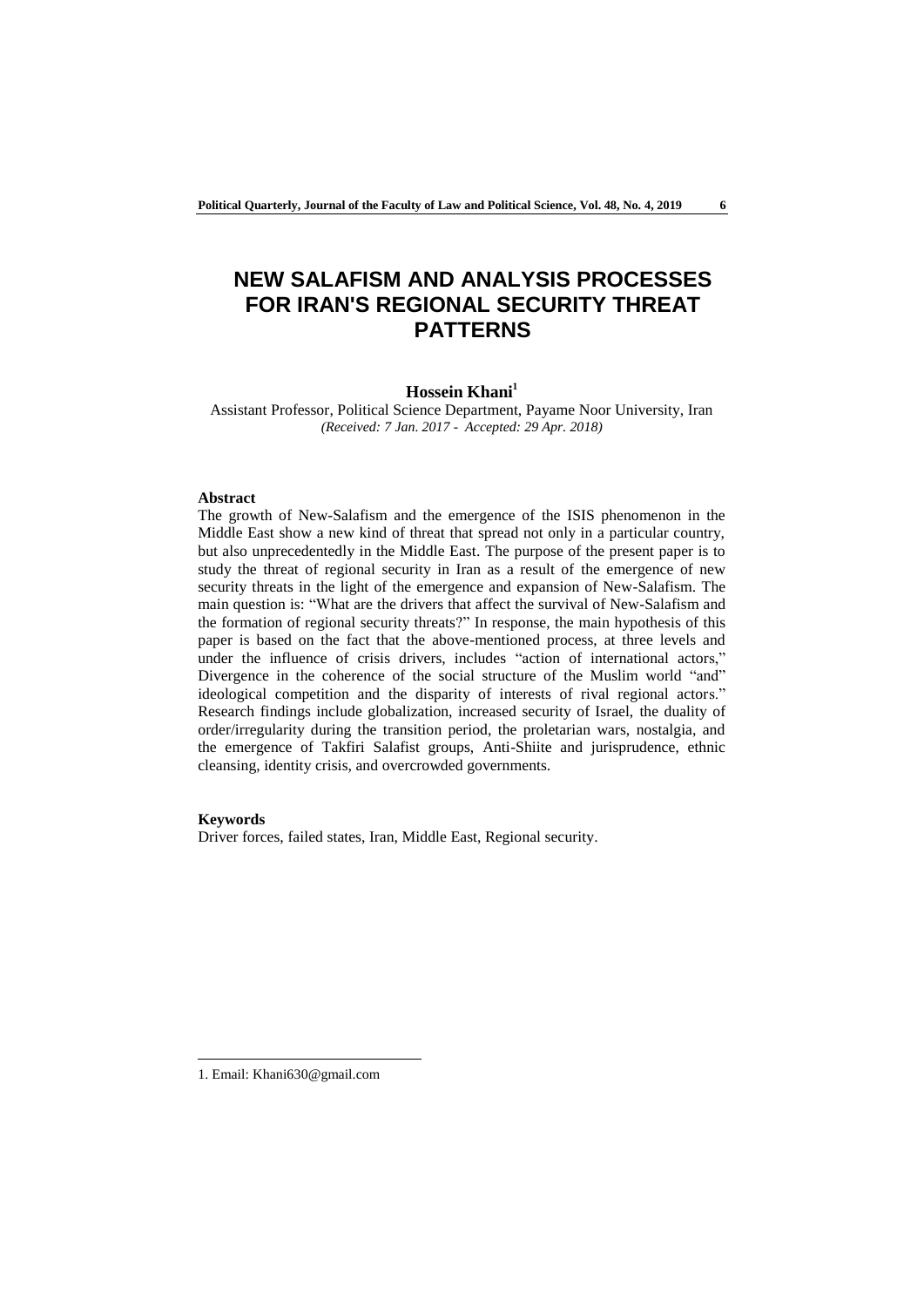## **SAUDI ARABIA AND SECURITY THREAT AGAINST ISLAMIC REPUBLIC OF IRAN**

### **Ahmad Doostmohammady<sup>1</sup>**

Associate Professor, regional studies, Faculty Law and Political Science, University

### of Tehran **Mohammad Rajabi**

Assistant Professor, Political Geography, Institute of Police Research and Social Studies *(Received: 17 Jun. 2018 - Accepted: 21 May. 2018)*

#### **Abstract**

Over the past few months, Saudi Arabia has been subject to certain developments at different domestic, regional and international levels. These include Saudi mass purchase of arms from the US, tensions in its relations with Qatar, appointment of Mohammad bin Salman as the crown prince, and exposing its ties with the Zionist regime. What is considerable in all of these developments are the Saudi's attempts to portray the Islamic Republic of Iran's regional influence as a threat and using it as a pretext. These developments have attracted the attention of political and military elites in Iran and strategic affairs analysts look at the threats arising from them with special sensitivity. Given the diversity of the nature of threats and the importance of the role that security threats play in the fate of a country, the main objective of this paper is to examine the nature of these threats. Hence, the following question was raised to be investigated: What is the nature of the threats posed against Iran originating from recent developments in Saudi Arabia? To answer the question, an analysis was developed using the descriptive-analytical method, based on library sources, and with a view on the interaction between understanding and reality in the Copenhagen School, as the research approach of this paper. Consequently, the hypothesis was offered that the recent developments in Saudi Arabia are indicative of the country's attempts to play a pivotal role in the United States' moves to contain Iran's regional influence. Such a role has especially intensified since the appointment of Bin Salman as crown prince, and, given his anti-Iran attitudes, threatens the Islamic Republic's national security more than before.

#### **Keywords**

-

Security, Existential Threat, Saudi Arabia, Islamic Republic of Iran.

<sup>1.</sup> Corresponding Author, Email: dmohamadi@ut.ac.ir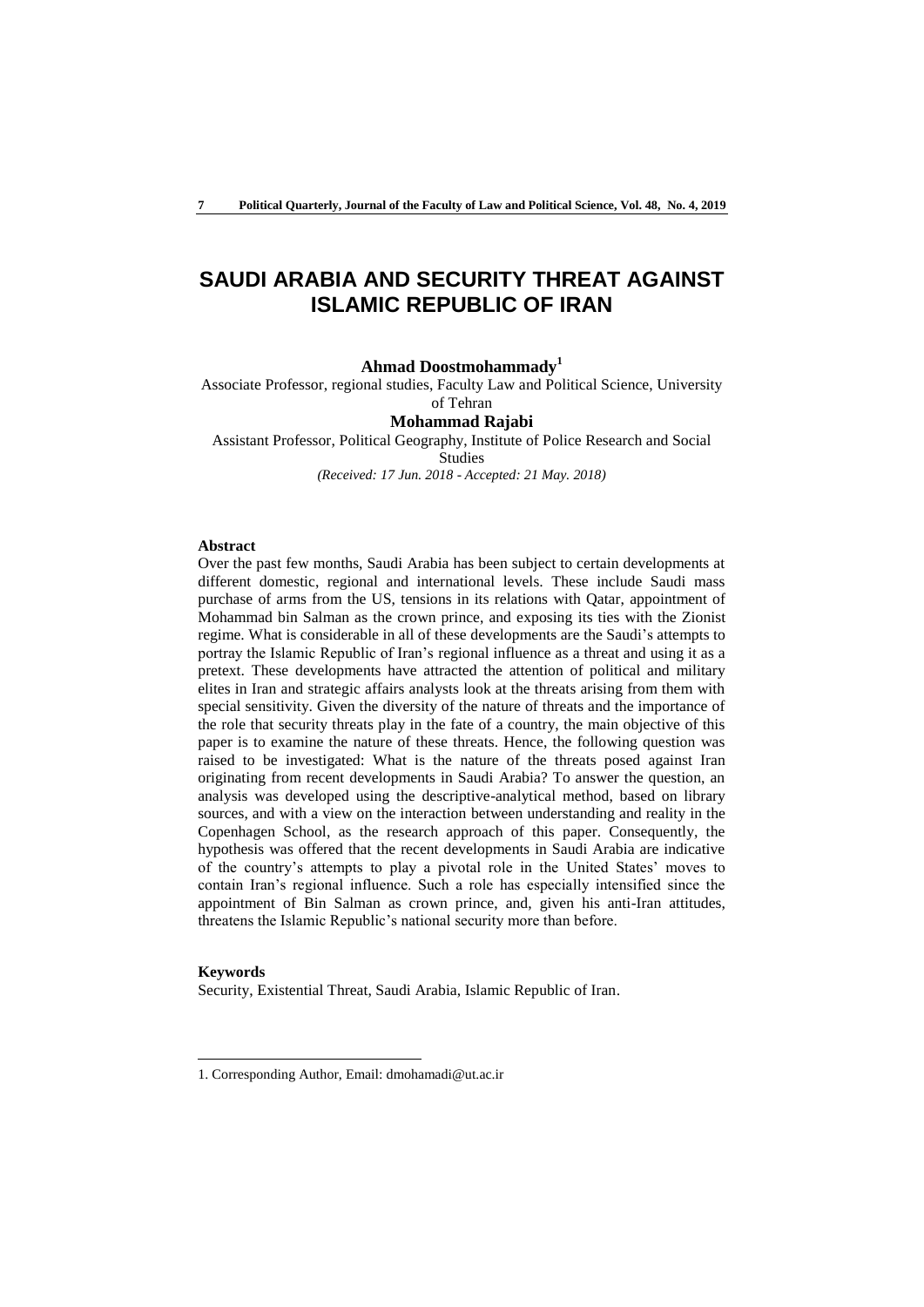## **NATIVE MODERNISM, A PROBE INTO SHEIKH HADI NAJMABADI'S THOUGHTS**

## **Sadegh Zibakalam<sup>1</sup>**

Professor, Political Science Department, University of Tehran **Mohammad Bidgoli**

Ph.D, Political Science, Islamic Azad University *(Received: 8 Mar. 2017 - Accepted: 23 May. 2017)*

#### **Abstract**

The description of the Iranians' confrontation with modernity has always been considered as one of the controversial arguments in the Iranian academic circles in recent decades. These arguments intend to contrast tradition with modernity from different perspectives through creating binary issues or they tend to imperiously consider this confrontation from the nativization of the point of view of modernity in governmental environments. But in the middle of these two perspectives on delving into the spirituality of the constitutional government era and even the more recent eras, it crosses into one's mind that considering the two aforementioned perspectives cannot describe the available general and factual lines in the constitutional government and the desire for the constitutional government and gaining access to such an issue requires recycling the describing beliefs on modern organizations pertaining to the characters who have been partially ignored in the arena of the contemporary political history of Iran and the political thought.

#### **Keywords**

-

Theoiogicah, Tradition, Sheikh Hadi Najmabadi, Spirituality, Modernity, Constitutional Government.

<sup>1.</sup> Corresponding Author, Email: zibakalam1@yahoo.com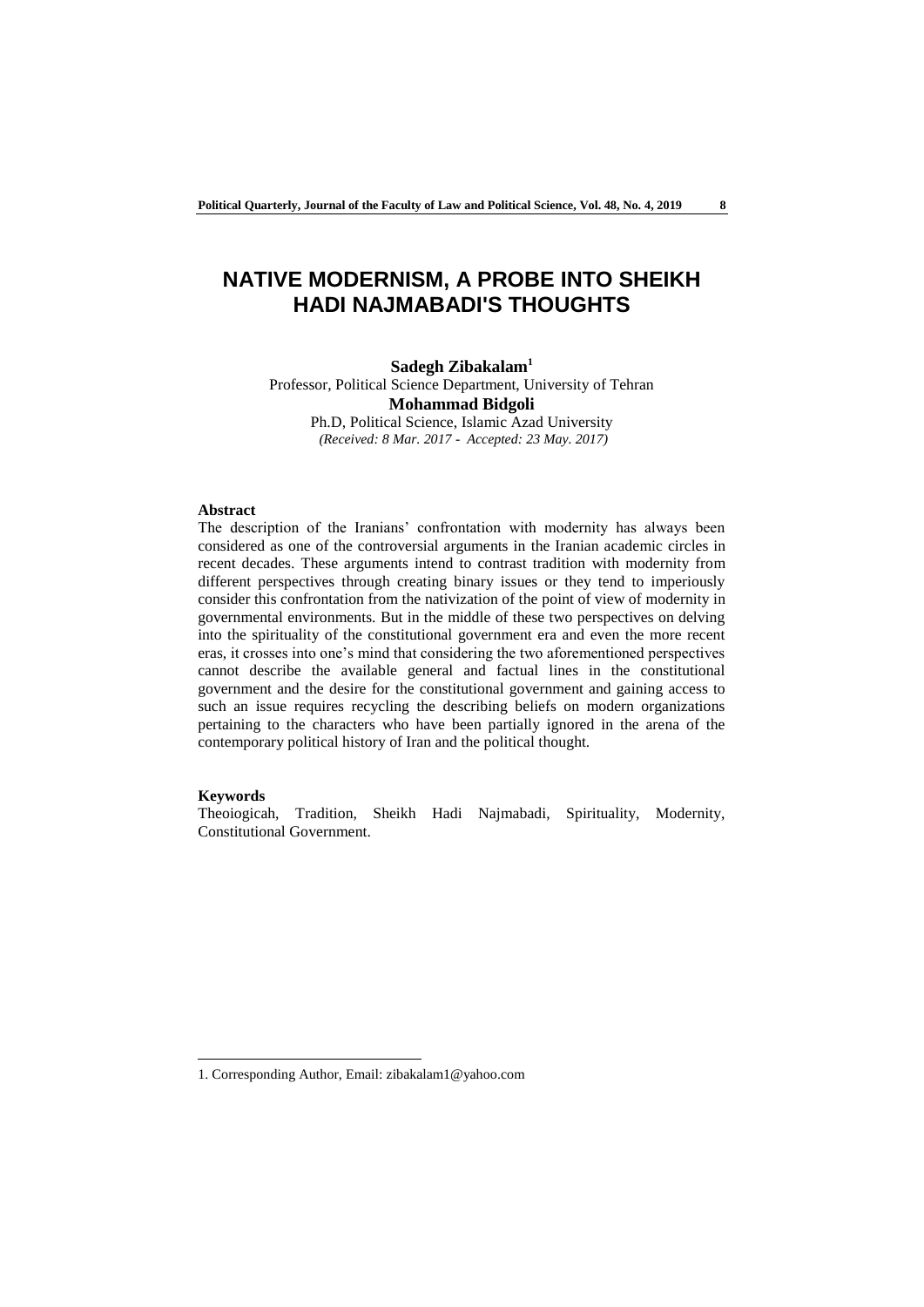## **RUSSIA'S IDENTITY AND INTERESTS IN THE EURASIAN REGIONALISM**

### **Bahare Sazmand<sup>1</sup>**

Associated Professor, Regional Studies Department, University of Tehran **Hossein Soranari**

Ph.D Student, the Studies of the Caucasus and Central Asia, University of Tehran *(Received: 6 Dec. 2016 - Accepted: 8 Feb. 2017)*

## **Abstract**

Russian identity discourses, after the collapse of the Soviet Union, have faced a region consisting of states and territorial boundaries around the border of Russia that were previously defined in the form of a "we", and now those states must be redefined as "they" and their place would have also been determined in the Russian continuum of "other-self". These discourses in the self-redefinition have emphasized on a range of different perceptions, from the continuation of "unity in the form of we" in the post-Soviet era to "Otherness" and "alienation" in the Eurasian region. Depending on the identical consideration or different consideration of identity, Eurasian regionalism have different representations in Russian macro-discourses of identity (westernism, statism and Eurasianism) and thus the preferences of Russia in this process is accompanied with neglectful and emphatic turnings. This Research is trying to find the reasons for volatilities of Russian participation in the Eurasian regionalism, by applying the theory of "critical constructivist regionalism", while emphasizing on the assumption that "identity debates in Russian foreign policy discourses have been the reason for neglectful and emphatic turnings in the preference of participation in the Eurasian regionalism."

#### **Keywords**

-

Discourses of Identity, Eurasian Regionalism, Critical Constructivism, westernism, statism, Eurasianism.

<sup>1.</sup> Corresponding Author, Email: bsazmand@ut.ac.ir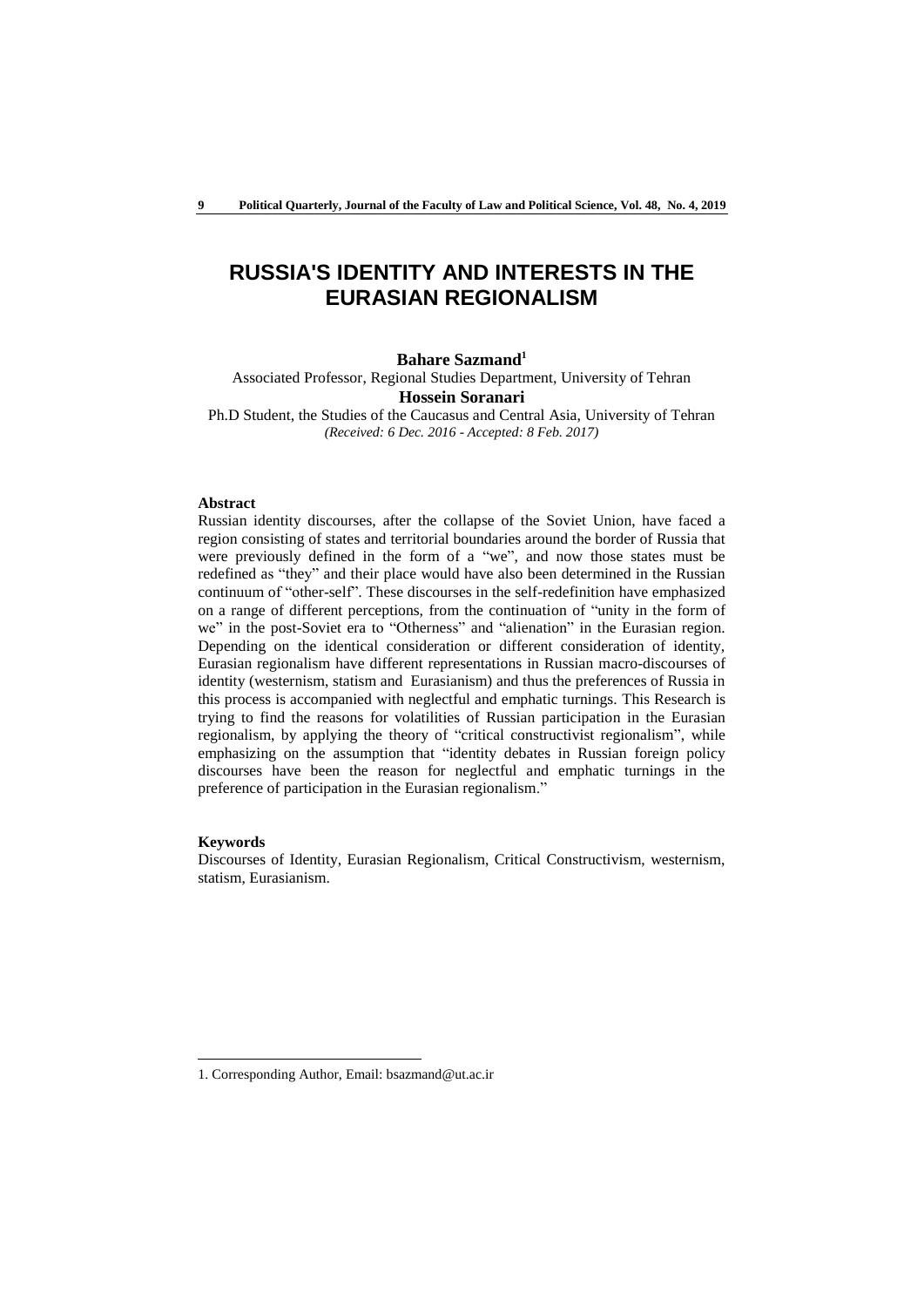# **POWER TRANSITION IN EAST ASIA: PROSPECT OF POWER IN LIGHT OF NEW DYNAMICS OF THE REGION**

## **Mohammadali Shirkhani<sup>1</sup>**

Professor, International Relations Department, University of Tehran, Tehran, Iran **Fatemeh Mahrough**

Ph. D. Student, International Relations Department, University of Tehran, Tehran, Iran

*(Received: 30 Jan. 2017 - Accepted: 24 Feb 2017)*

#### **Abstract**

Of the important indicators in identifying power dynamics in the East Asian region is the recognition of the situation of "power transition", namely, the status of Asia in becoming the center of world politics. The purpose of this article is explanation of how the rise of the very new power dynamic is impending in East Asia by assessing two rival theoretical approaches of "balance of power" and "power transition". Data show more explanatory strength of the latter in comparison to the previous. The innovation of the paper is that that in spite of explanatory strength of "transition power", traditional understanding of transition power theory is incapable of explaining today's complex international system. So, it requires revision in its concepts and components to make it consistent with today's international system and region. According to this, the hypothesis of the paper is that complexity and a nonlinear character prevailing in the international system has led to bifurcation of transition in today's system, as if it was shaping Dual hierarchical order with US leadership in security and China in economy in East Asia. Given this, the methodology of the article is inductive-deductive which involves using theory and quantitative methods in assessing the application of the theory based on the World Bank, the United Nations Conference on Trade and Development (UNCTAD) and the Stockholm Institute for the Study of Peace (SIPRI) databases.

#### **Keywords**

-

power transition, balance of power, conflict and cooperation, relative power, parity, overtaking.

<sup>1.</sup> Coresponding Author, Email: Shirkhni@ut.ac.ir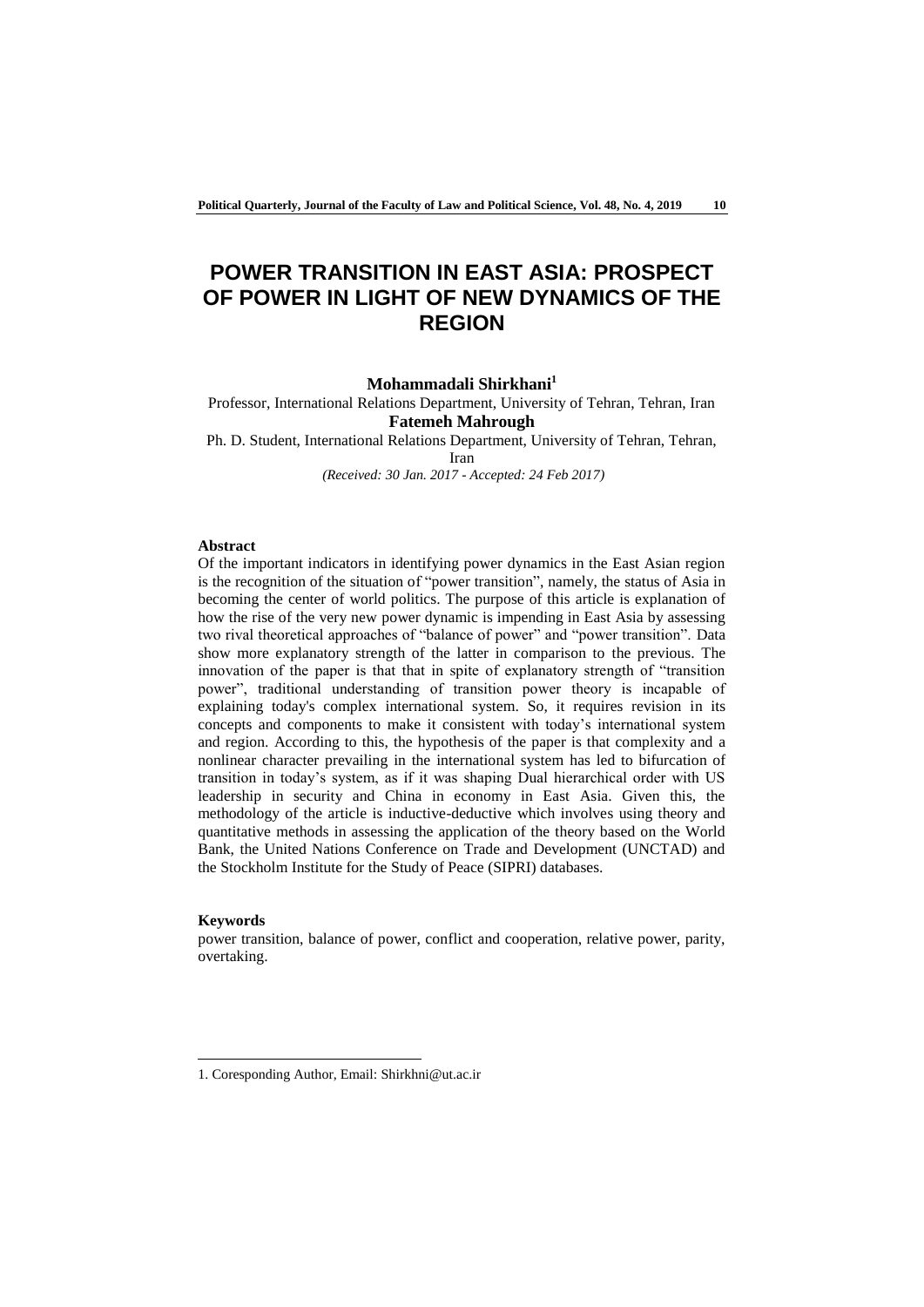## **NORMATIVE ROLE OF EUROPEAN UNION IN INTERNATIONAL SOCIETY**

## **Ebrahim Seddigh<sup>1</sup>**

Assistant Professor, Islamic Azad University *(Received: 17 Jun. 2016 - Accepted: 19 Jun. 2016)*

## **Abstract**

Considering that structure shapes the behavior of social and political players including states, therefore, normative structures (such as culture, language, religion, discourse and etc which are both cognitive and value-based) are as important as material ones. European Union, as one of most coherent unions of world both politically and economically, has taken great strides in order to reach cooperation and integration. Though the union has initiated new explanation and concept for cooperation and integration of states in the literature of International Relations, we need to study the position of the union as the important factor in international society with further reflection. Accordingly, this article is to study the role of European Union in shaping international norms.

#### **Keywords**

European Union, international society, structure, normative policies, normative power, globalization.

-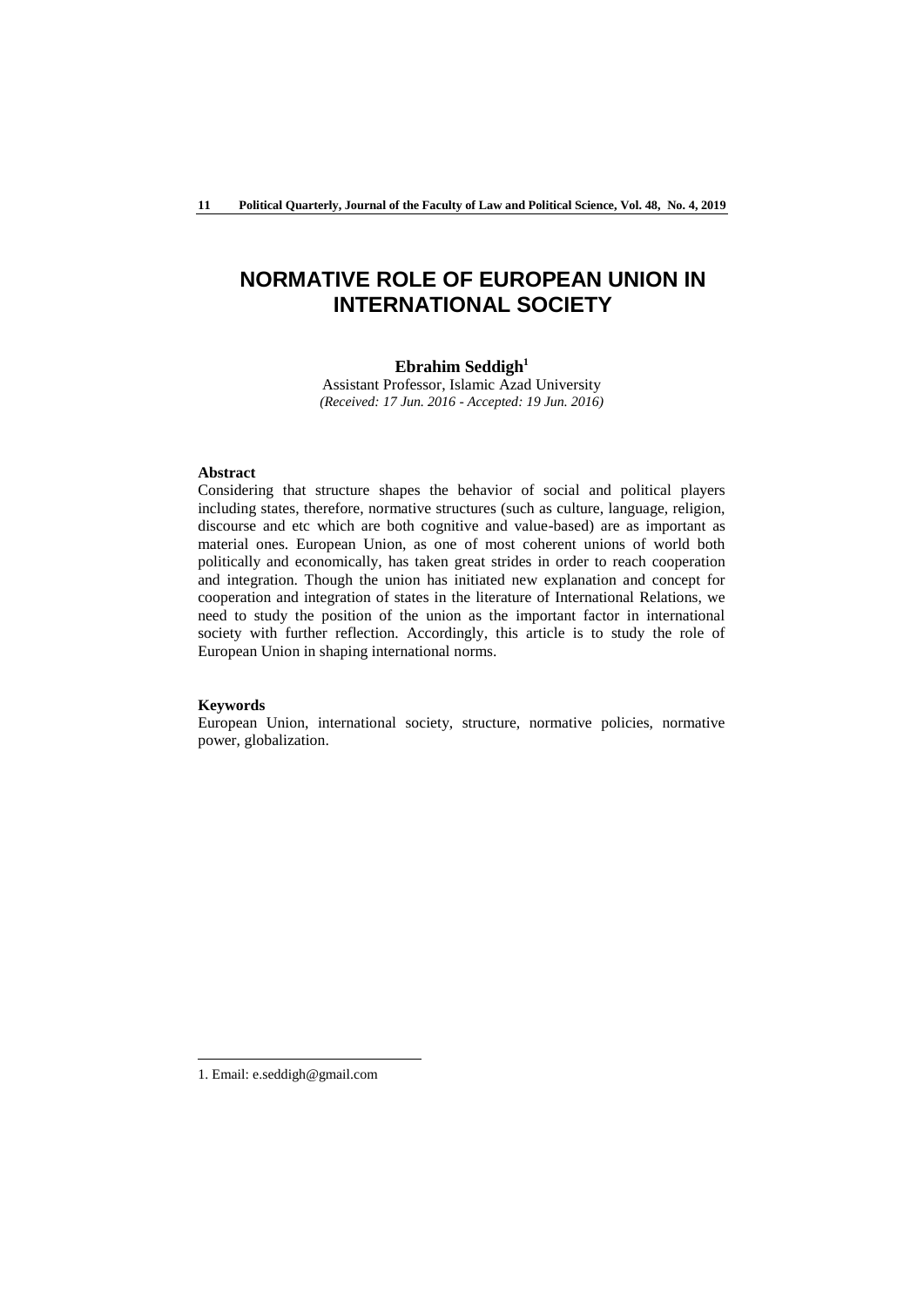# **REASONS FOR CONSTITUTIONAL AMENDMENTS IN SOUTH CAUCASIAN REPUBLICS**

## **Elahe Kolaee<sup>1</sup>**

Professor, Regional Studies Department, University of Tehran **Peyman Kaviani Far** Ms, Regional Studies Department, University of Tehran

*(Received: 10 Jan. 2017 - Accepted: 21 Feb. 2017)*

#### **Abstract**

All three republics of Azerbaijan, Armenia and Georgia after the independence passed their first constitutions in 1995 and in the consequent years amended the constitutions at least two or three times. The amendments coincided with the power transition and election period which made their effects vast and considerable. Given this background, the main question of this research is that what has been the most important factor contributing to constitutional amendments in the three south Caucasian republics? Comparative evaluation of the issue shows specific homogeneity and heterogeneity between these three countries which may be experienced in other developing countries as well. To answer the question, we should pay attention to the context specially the political environment, major actors and benefiting elements and also judicial and political consequences of each amendment. The main hypothesis of this research is that maintaining power in the hands of ruling elites has been the main cause of constitutional amendments in all three republics. The method of research is descriptive–analytical.

## **Keywords**

-

Constitution, Armenia, Republic of Azerbaijan, Georgia, circulation, power.

<sup>1.</sup> Corresponding Author, Email: Ekolaee@ut.ac.ir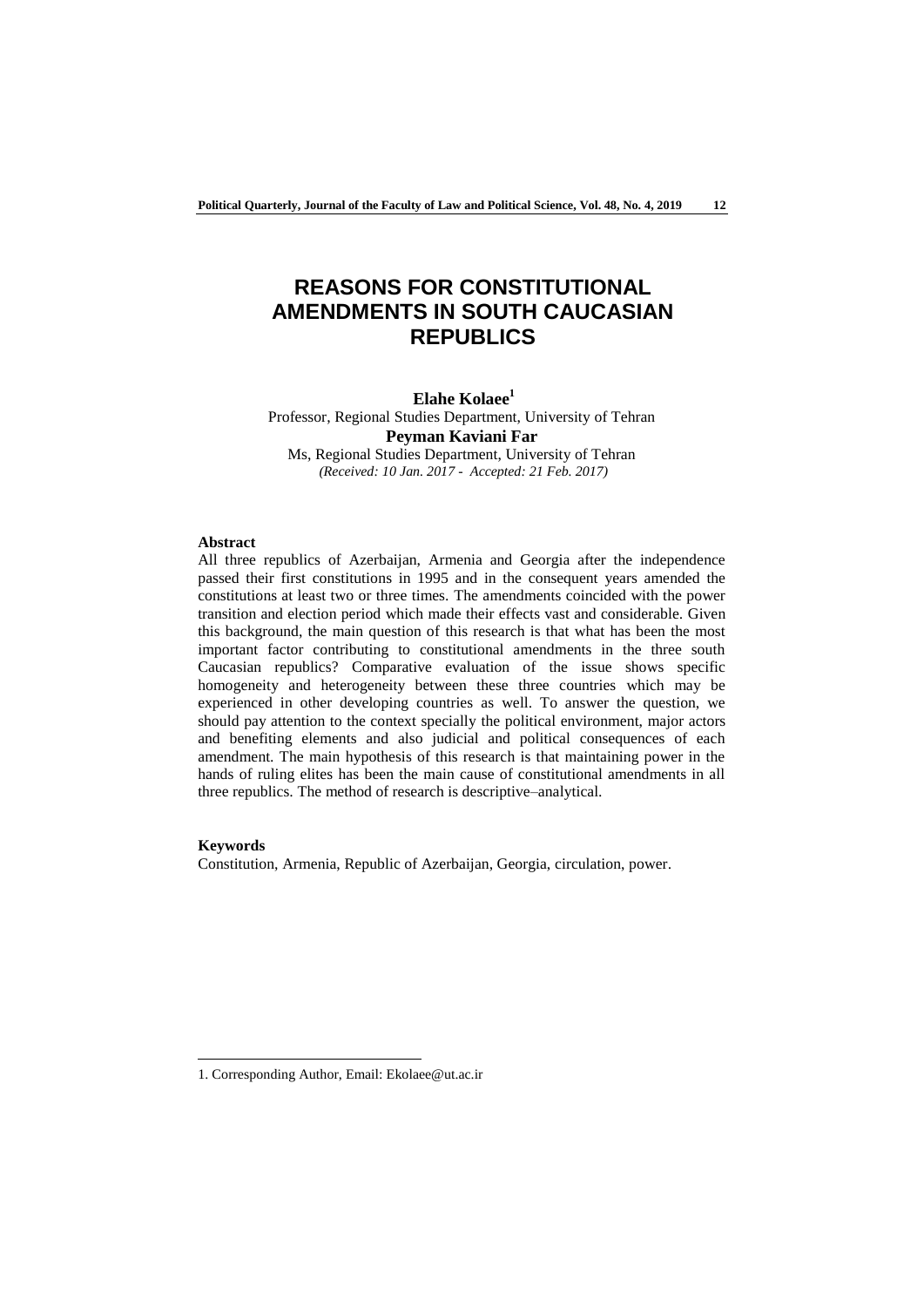# **A SURVEY ON THE ROOTS OF GOVERNMENT`S SECURITY LOOK AT DOMESTIC SPHERE IN QAJAR ERA**

## **Ahmad NaghibZadeh<sup>1</sup>**

Professor, Political Sciences, University of Tehran, Tehran, Iran **Sona Ghajar**

Ph.D Student, Political Sciences, University of Tehran, Tehran, Iran *(Received: 6 Jul. 2010 - Accepted: 18 Dec. 2010)*

#### **Abstract**

This paper studies the roots of the government's security look at the domestic sphere. "States security's look at domestic sphere", from our point of view, means the states security orientation toward to all issues taking place in its domestic and foreign sphere. Based on Lipset and Rokkan theories, we should find roots of states approach in the main orientations that they take on going through the significant historical course of their development. As a result, considering that the first steps to modernization in Iran were taken during the Qajar era, it is necessary to do research on the states approach in this historical period.

#### **Keywords**

-

Government, security look, domestic sphere, Qajar era.

<sup>1.</sup> Corresponding Author, Email: anaghib@ut.ac.ir